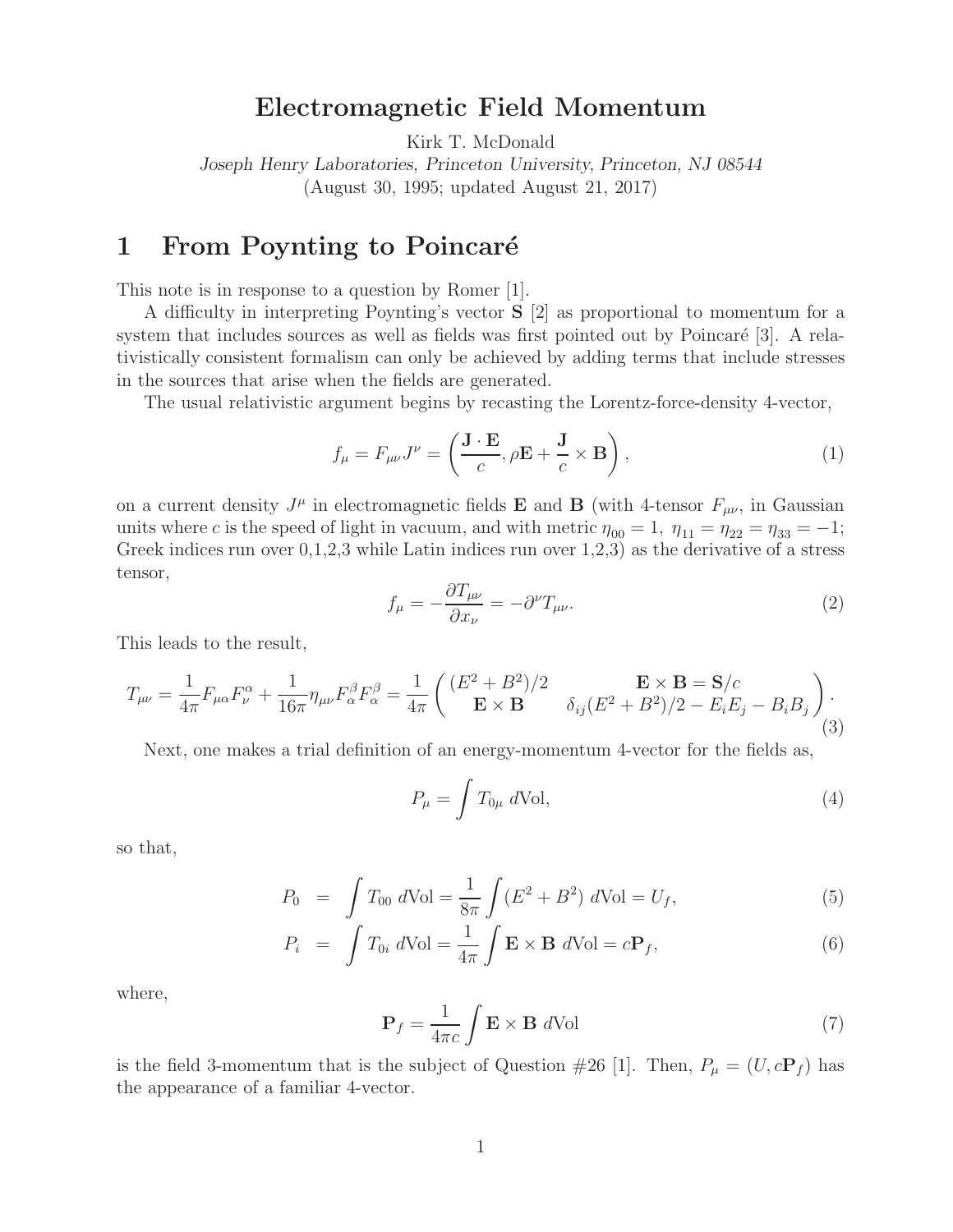# **2 Free Fields**

If there are no sources present (free-field case), then the Lorentz-force 4-vector vanishes, the 4-divergence of  $T_{\mu\nu}$  vanishes also, and one can verify that  $P_{\mu}$  really transforms like a 4-vector.

The argument thus far is seconded in the books of Rohrlich [4] and of Jackson [5], who don't carrying it much further.

## **3 Fields with Sources**

Poincaré suggests we proceed to the case where sources of the fields are present. By direct application of a Lorentz transformation to the stress tensor  $T^{\star}_{\mu\nu}$ , where the  $\star$  indicates the rest frame of the sources, one deduces that  $P_\mu$  fails to transform like a 4-vector if there are nonzero spatial components to the stress tensor, *i.e.*, if some  $\int T_{ij}^* \neq 0$ .

Poincaré noted that if some  $\int T_{ij}^{\star}$  are nonzero then the system of sources is not in mechanical equilibrium until mechanical stresses  $\int P_{ij}^{\star} = -\int T_{ij}^{\star}$  are developed to counter the electromagnetic stresses. The  $P_{ij}^{\star}$  can be embedded in a 4-tensor  $P_{\mu\nu}$  that includes the mechanical rest energy  $m_{\text{mech}}c^2 = \int \tilde{P}_{00}^{\star}$  and the mechanical momentum  $c\mathbf{P}_{\text{mech},i} = \int P_{0i}^{\star} = \int P_{i0}^{\star}$ .

Then when one defines,

$$
P_{\mu} = \int (T_{0\mu} + P_{0\mu}) \ d\text{Vol}, \tag{8}
$$

one has a true 4-vector, with,

$$
P_0 = U + m_{\text{mech}}c^2,\tag{9}
$$

$$
P_i = c(\mathbf{P}_f + \mathbf{P}_{\text{mech}})_i.
$$
\n(10)

This formalism does not quite succeed in providing an independent interpretation of the "field momentum"  $P_f$  when sources are present. That is, only the sum  $P_f + P_{\text{mech}}$  has a dynamical meaning, where  $P_{\text{mech}}$  includes a contribution associated with the mechanical stress that arise in response to electromagnetic forces.

# **4 P** <sup>f</sup> **Has No Dynamical Significance**

There remains the specific topic of Question  $#26$ : what interpretation should be given when  $\mathbf{P}_f^{\star} \neq 0$  in the "rest frame" of the sources? In view of the difficulty of giving any independent meaning to  $P_f$  when sources are present, this issue is secondary.

It is not very satisfactory to note that one can always find a frame in which  $P_f$  vanishes, since in general the center of mass of the sources will be moving in this frame.

Instead, we advocate a fairly trivial solution to the problem. Simply regard the value  $\mathbf{P}_f^{\star}$ as a constant of the system without an interpretation of anything being in motion. This is a consistent view because the dynamical significance of momentum is in its derivative,

$$
f_{\mu} = \frac{dP_{\mu}}{d\tau},\tag{11}
$$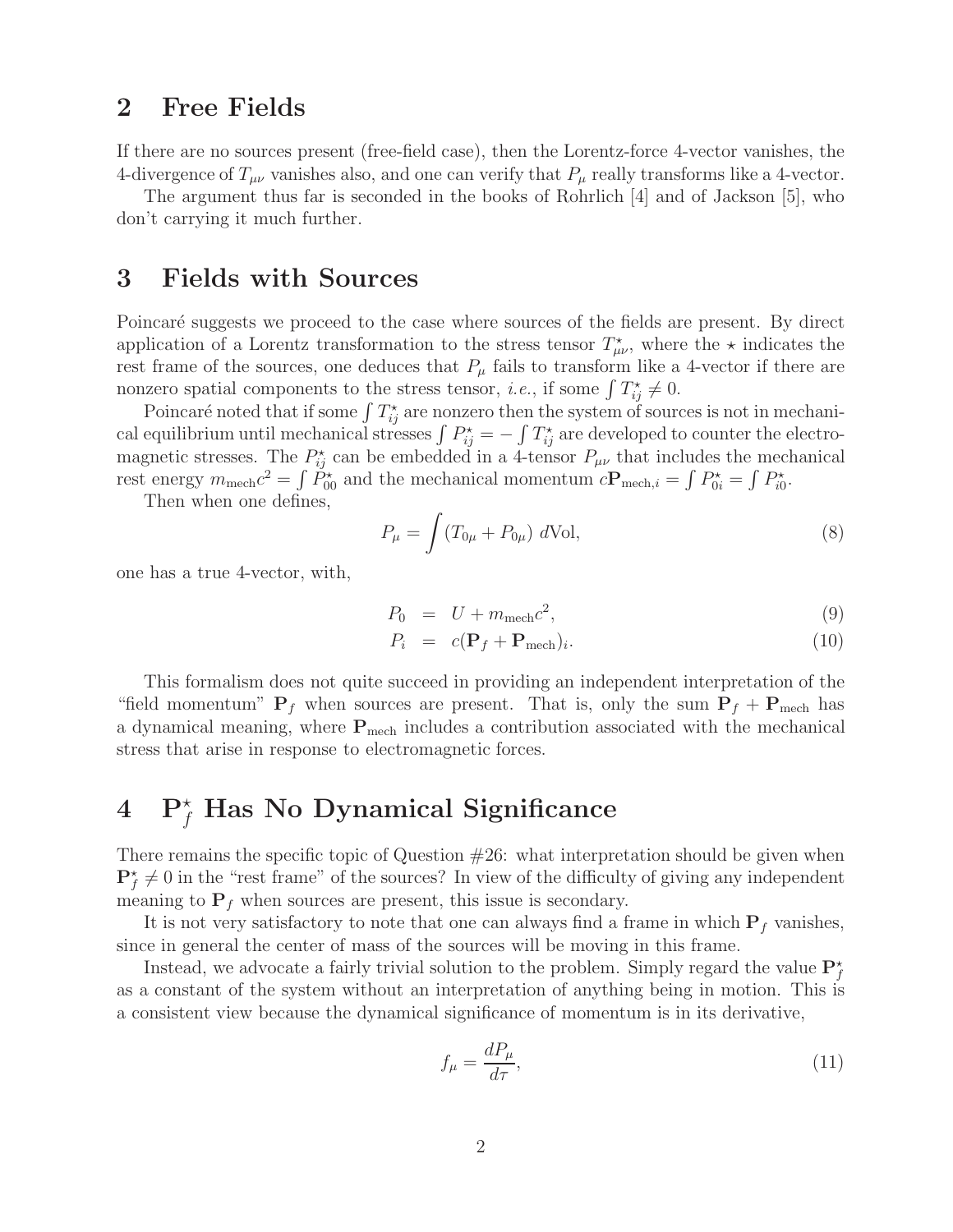where  $\tau$  is the proper time, and in conservation laws, both of which are unaffected by an additive constant. In this sense, no dynamical meaning can be assigned to the value of  $\mathbf{P}_f^{\star}$ , and one can consistently choose not to give it any further interpretation.

We can amplify this point by recalling the Lorentz transformation of the 4-momentum  $P_{\mu} = (U_f, c\mathbf{P}_f)$  in a boost by  $\vec{\beta} = \mathbf{v}/c$  from the rest  $(\star)$  frame,

$$
\mathbf{P}_f = \gamma \left( \mathbf{P}_f^{\star} + \frac{U_f^{\star}}{c^2} \mathbf{v} \right),\tag{12}
$$

where  $\gamma = 1/\sqrt{1-(v/c)^2}$ . Thus in a frame where the system moves with velocity **v**, the part of the momentum that is proportional to velocity depends on the effective mass  $U_f^{\star}/c^2$ in the rest frame, and not on the momentum  $\mathbf{P}_f^*$  in the rest frame. A nonzero value of  $\mathbf{P}_f^*$ in the rest frame has no dynamical effect on the momentum.

We have gotten used to electrons and photons having spin without being able to identify anything that rotates. So I propose that we not worry too much about a nonzero static value for the "field momentum" that has no dynamical consequence. Foregoing any interpretation of  $\mathbf{P}_f^{\star}$  is even easier than for electron spin, since that latter has dynamical significance.

#### **5 An Example**

I append a further argument that shows how the "field momentum"  $P_f$  by itself does not consistently behave like a nonrelativistic momentum, whether or not its value in the rest frame of the sources is zero.

We consider a system that when at rest produces fields  $\mathbf{E}_0$  and  $\mathbf{B}_0$ . The corresponding "field momentum"  $P_0$  may or may not be zero, but in any case is a constant vector. Only the time-dependent part of the "field momentum" will have relevance to  $\mathbf{F} = d\mathbf{P}/dt$ .

Next, consider the system when it is moving with center-of-mass velocity **v**, where  $v \ll c$ . We suppose that there is no change in the state of the system relative to its center of mass, so fields  $\mathbf{E}_0$  and  $\mathbf{B}_0$  still hold in the rest frame of the system. Then the nonrelativistic limit of the transformation of the electromagnetic fields tells us that,

$$
\mathbf{E} = \mathbf{E}_0 - \frac{\mathbf{v}}{c} \times \mathbf{B}_0, \tag{13}
$$

$$
\mathbf{B} = \mathbf{B}_0 + \frac{\mathbf{v}}{c} \times \mathbf{E}_0, \tag{14}
$$

and so the "field momentum" associated with the moving system is,

$$
\mathbf{P}_f = \mathbf{P}_0 + \frac{1}{4\pi c^2} \int \left[ (E_0^2 + B_0^2) \mathbf{v} + (\mathbf{E}_0 \cdot \mathbf{v}) \mathbf{E}_0 + (\mathbf{B}_0 \cdot \mathbf{v}) \mathbf{B}_0 \right] d\text{Vol},\tag{15}
$$

neglecting a term in  $(v/c)^2$ . The rate of change of this momentum is,

$$
\frac{d\mathbf{P}_f}{dt} = \frac{2U_0}{c^2}\mathbf{a} + \frac{1}{4\pi c^2} \int (\mathbf{E}_0 \cdot \mathbf{a}) \mathbf{E}_0 + (\mathbf{B}_0 \cdot \mathbf{a}) \mathbf{B}_0] d\text{Vol},\tag{16}
$$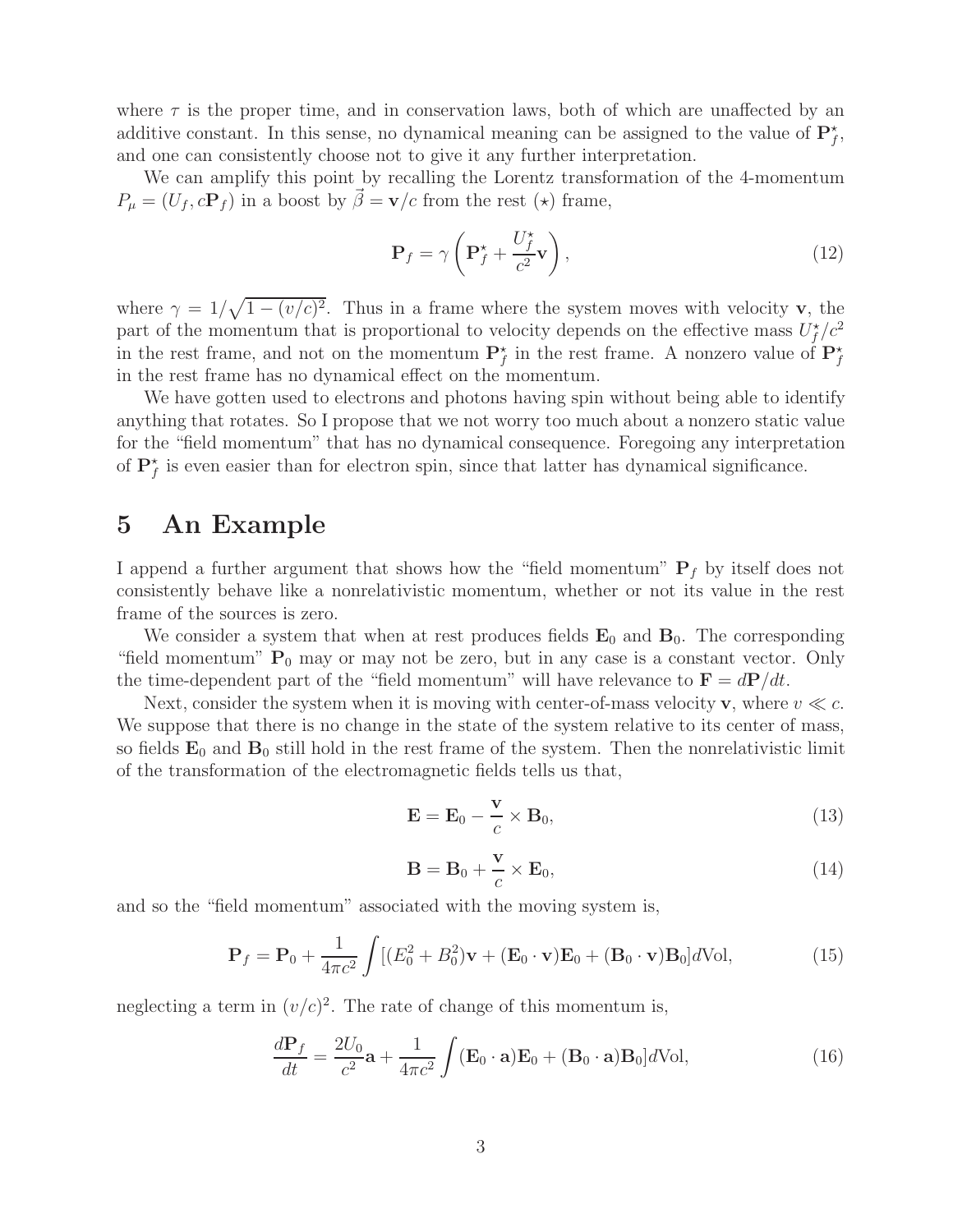where  $\mathbf{a} = d\mathbf{v}/dt$  is the acceleration of the system, and  $U_0$  is the rest-frame field energy,

$$
U_0 = \frac{1}{8\pi} \int (E_0^2 + B_0^2) d\text{Vol}.
$$
 (17)

While, as expected, the constant value  $P_0$  does not appear in the expression for the rate of change of "field momentum," this expression does not quite have the desired form,  $m_{\text{eff}}$ a. I infer that this is another demonstration of the view of Poincaré that the "field momentum"  $P_f$  cannot be interpreted by itself when sources are present.

## **6 The Example of Question #26**

Regarding the specific example [1] of nested electric and magnetic dipoles, it is easy to see that the diagonal elements of the electromagnetic stress tensor,  $T_{ii}$ , are nonvanishing. The sphere of charge and sphere of current-carrying coils would fly apart without some kind of glue. The resulting mechanical stresses change the rest mass of the system and, when it is in motion, its momentum by an amount comparable to the electromagnetic 'mass' and momentum contributions. Trying to interpret the electromagnetic momentum without considering the corresponding stress-induced changes in the mechanical momentum is counterproductive.

But the bottom line is that no meaningful dynamical interpretation can be given to the nonzero  $\mathbf{P}_f^*$  for that system in its rest frame.

# **7 Note added July 2012**

Although we do not succeed in making the rest-frame field momentum  $\mathbf{P}_f^*$  part of a 4-vector, and hence part of special relativity, it continues to have a particular interest in that the total 3-momentum of a system at rest must be zero  $[6]$ , so if  $\mathbf{P}_f^{\star}$  is nonzero there must be a compensating "hidden" mechanical momentum,

$$
\mathbf{P}_{\text{hidden}}^{\star} = -\mathbf{P}_{f}^{\star}.\tag{18}
$$

A substantial literature exists as to the character and significance of the "hidden" mechanical momentum  $(18)$ .<sup>1</sup> In the author's view, "hidden" momentum for an unbounded (sub)system should be defined as, $^{2}$ 

$$
\mathbf{P}_{\text{hidden}} = \mathbf{P} - \frac{U}{c^2} \mathbf{v}_{\text{center of energy}},\tag{19}
$$

<sup>&</sup>lt;sup>1</sup>In a classical context, where the magnetic field **B** is due to (Ampèrian) electric currents, nonzero "hidden" mechanical momentum is always associated with "moving parts" = the electrical currents [7], and one can, in some idealized models, relate the "hidden" mechanical momentum to differences in the relativistic momenta of moving charges in regions of different electric potential [6, 8, 9].

<sup>&</sup>lt;sup>2</sup>A more general definition for bounded subsystems is given in [10].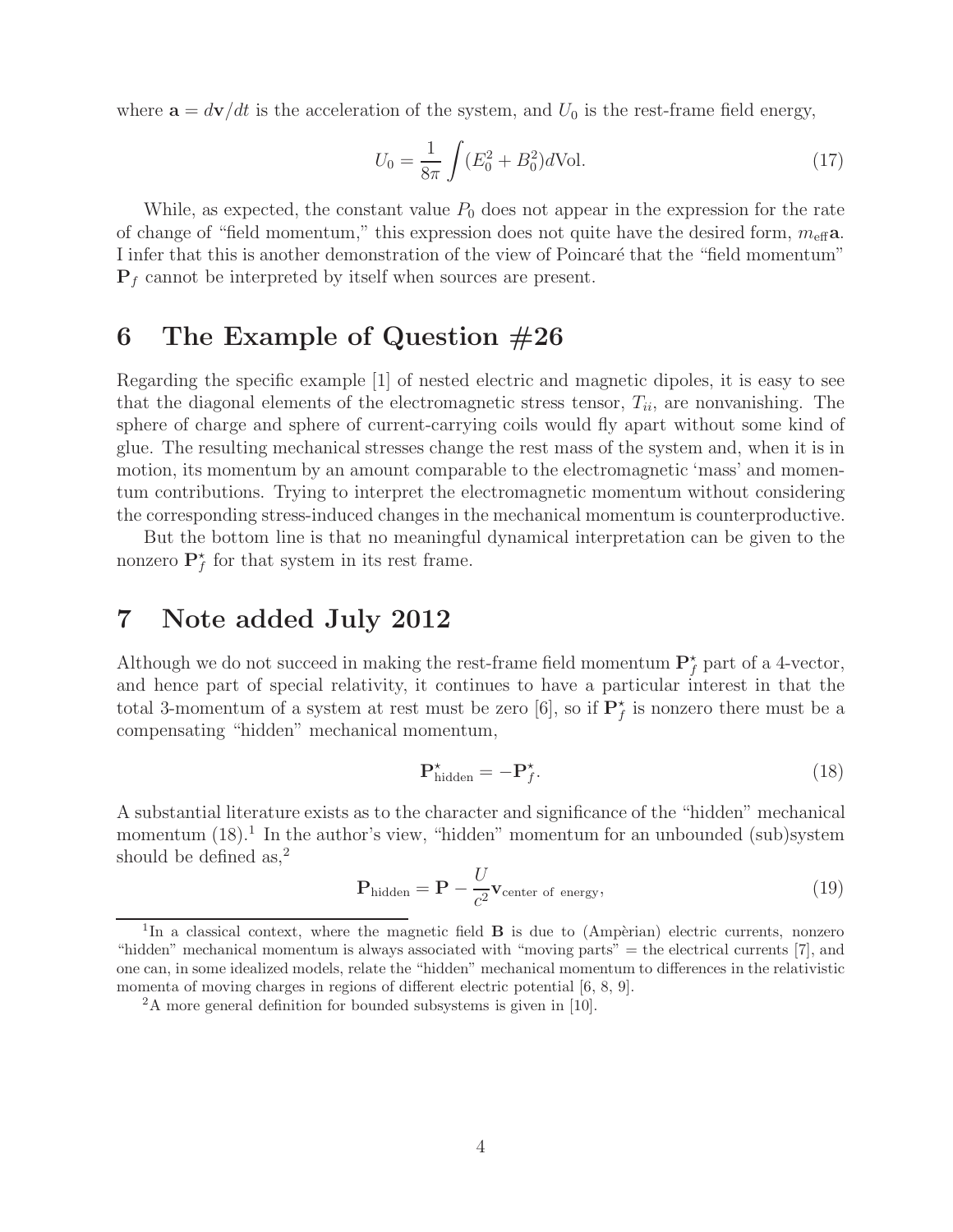where U and **P** are the total energy and momentum of the (sub)system and  $v_{\text{center of energy}}$ is the velocity of its center of mass/energy.3,4

# **References**

- [1] R.H. Romer, *Question #26: Electromagnetic field momentum*, Am. J. Phys. **63**, 777 (1995), http://kirkmcd.princeton.edu/examples/EM/romer\_ajp\_63\_777\_95.pdf
- [2] J.H. Poynting, *On the Transfer of Energy in the Electromagnetic Field*, Phil. Trans. Roy. Soc. London **175**, 343 (1884), http://kirkmcd.princeton.edu/examples/EM/poynting\_ptrsl\_175\_343\_84.pdf
- [3] H. Poincar´e, *Sur la dynamique de l'´electron*, Rend. Circ. Matem. Palermo **21**, 129  $(1906)$ , http://kirkmcd.princeton.edu/examples/EM/poincare\_rcmp\_21\_129\_06.pdf http://kirkmcd.princeton.edu/examples/EM/poincare\_rcmp\_21\_129\_06\_english.pdf
- [4] F. Rohrlich, *Classical Charged Particles*, 2nd ed. (World Scientific Publishing, 2007).
- [5] J.D. Jackson, *Classical Electrodynamics*, 3rd ed. (Wiley, 1999), http://kirkmcd.princeton.edu/examples/EM/jackson\_ce3\_99.pdf
- [6] S. Coleman and J.H. Van Vleck, *Origin of "Hidden Momentum" Forces on Magnets*, Phys. Rev. **171**, 1370 (1968), http://kirkmcd.princeton.edu/examples/EM/coleman\_pr\_171\_1370\_68.pdf
- [7] D.J. Griffiths, *Dipoles at rest*, Am. J. Phys. **60**, 979 (1992), http://kirkmcd.princeton.edu/examples/EM/griffiths\_ajp\_60\_979\_92.pdf
- [8] L. Vaidman, *Torque and force on a magnetic dipole*, Am. J. Phys. **58**, 978 (1990), http://kirkmcd.princeton.edu/examples/EM/vaidman\_ajp\_58\_978\_90.pdf
- [9] V. Hnizdo, *Hidden momentum of a relativistic fluid in an external field*, Am. J. Phys. **65**, 92 (1997), http://kirkmcd.princeton.edu/examples/EM/hnizdo\_ajp\_65\_92\_97.pdf

<sup>3</sup>There is no requirement in this definition that the center of mass/energy be at rest. If in the rest frame of a (sub)system its total momentum  $\mathbf{P}^{\star}$  is nonzero, then this (sub)system has "hidden" momentum  $\mathbf{P}_{\text{hidden}}^{\star} = \mathbf{P}^{\star}$  according to definition (19). In a frame where the total momentum is zero, the center of mass/energy (sub)system has nonzero velocity, so in this frame its "hidden" momentum is  $P_{hidden} = -(U/c^2) V_{center \text{ of energy}}$ .

<sup>&</sup>lt;sup>4</sup>in the example of Question #26 [1] (a shell of surface charge density that varies as  $\cos \theta$  together with an electrically neutral shell with surface current that varies as  $\sin \theta'$ , the center of energy of its macroscopic electromagnetic field, and also of its "matter," are both at rest. The electromagnetic field momentum  $\mathbf{P}_f^{\star}$  is nonzero if the axes that define angles  $\theta$  and  $\theta'$  are different, so this field momentum is a "hidden" momentum according to the definition (19). The "matter" subsystem then possessess nonzero momentum  $\mathbf{P}^* = -\mathbf{P}^*$ such that the total momentum of the two subsystems is zero, and  $\mathbf{P}^{\star}$  is also considered to be a "hidden" momentum.

Of course, the definition (19) does not explain the dynamical origin of the momentum of a (sub)system. In the example of Question #26 [1] the "hidden" momentum of the "matter" subsystem can be explained by the argument of [6] mentioned just before eq. (18). Another example of this type is discussed in [11], particularly secs. 2.7-8.